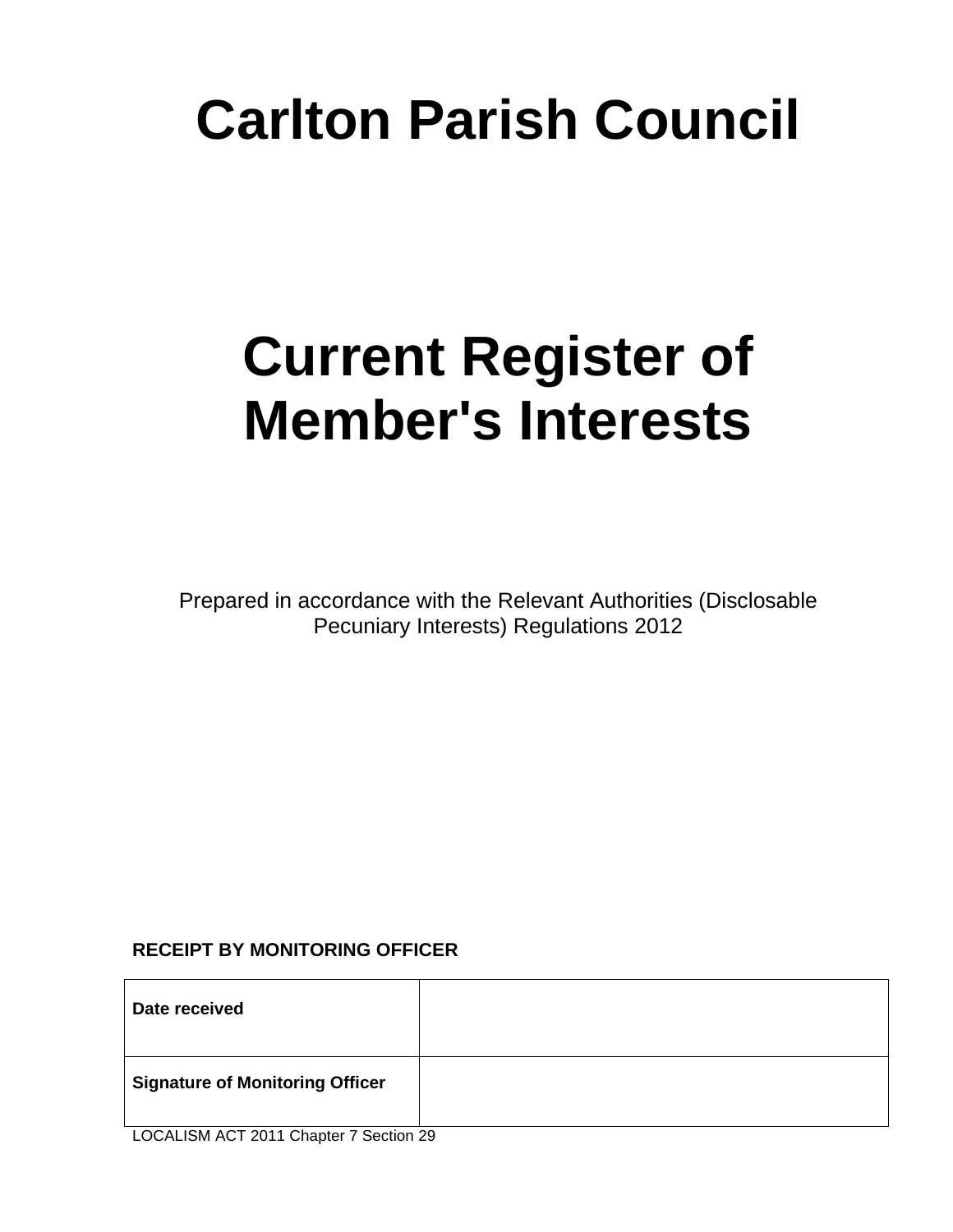#### **I, JUDITH HELEN BOSTON, a Member (M) of the Parish Council of the Parish of Carlton in the County of Leicester, hereby give notice as I am required to do under s29 of the Localism Act 2011, that I have the Disclosable Pecuniary Interests listed below.**

**The interests relate to myself or my spouse or my civil partner or someone with whom I live as if they were my spouse or civil partner.**

(i) Employment - any employment, office, trade, profession or vocation carried on for profit or gain

#### **Head teacher.**

(ii) Sponsorship – any payment or provision of any other financial benefit (other than from the relevant authority) made or provided within the relevant period in respect of any expenses incurred by M in carrying out duties as a member, or towards the election expenses of M. *This includes any payment or financial benefit from a trade union within the meaning of the Trade Union and Labour Relations (Consolidation) Act 1992(a)*

#### **None**

(iii) Contracts – any Contract which is made between the relevant person (or a body in which the person has a beneficial interest) and the relevant authority – (a) under which goods or services are to be provided or works are to be executed; and (b) which has not been fully discharged

#### **None**

(iv) Land – any beneficial interest in land which is within the area of the relevant Authority

#### **64 Main Street, Carlton, Nuneaton, CV13 0EZ**

(v) Licenses – Any licence (alone or jointly with others) to occupy land in the area of the relevant authority for a month or longer

#### **None**

(vi) Corporate Tenancies – any tenancy where (to M's knowledge) – (a) the landlord is the relevant authority; and (b) the tenant is a body in which the relevant person has a beneficial interest

#### **None**

(vii) Securities – any beneficial interest in securities of a body where – (a) that body (to M's knowledge) has a place of business or land in the area of the relevant authority; and (b) either (i) the total nominal value to the securities exceeds £25,000 or one hundredth of the total issues share capital of that body; or (ii) if the share capital of that body is more than one class, the total nominal value of the shares of any one class in which the relevant person has a beneficial interest exceeds one hundredth of the total issued share capital of that class.

#### **None**

I do not have any Sensitive Interests as defined by s 32 Localism Act 2011.

**Signed** Date

Written notification of any change to the interests specified above must be made to the Clerk to Carlton Parish Council and the Monitoring Officer of Hinckley & Bosworth Borough Council within 28 days LOCALISM ACT 2011 Chapter 7 Section 29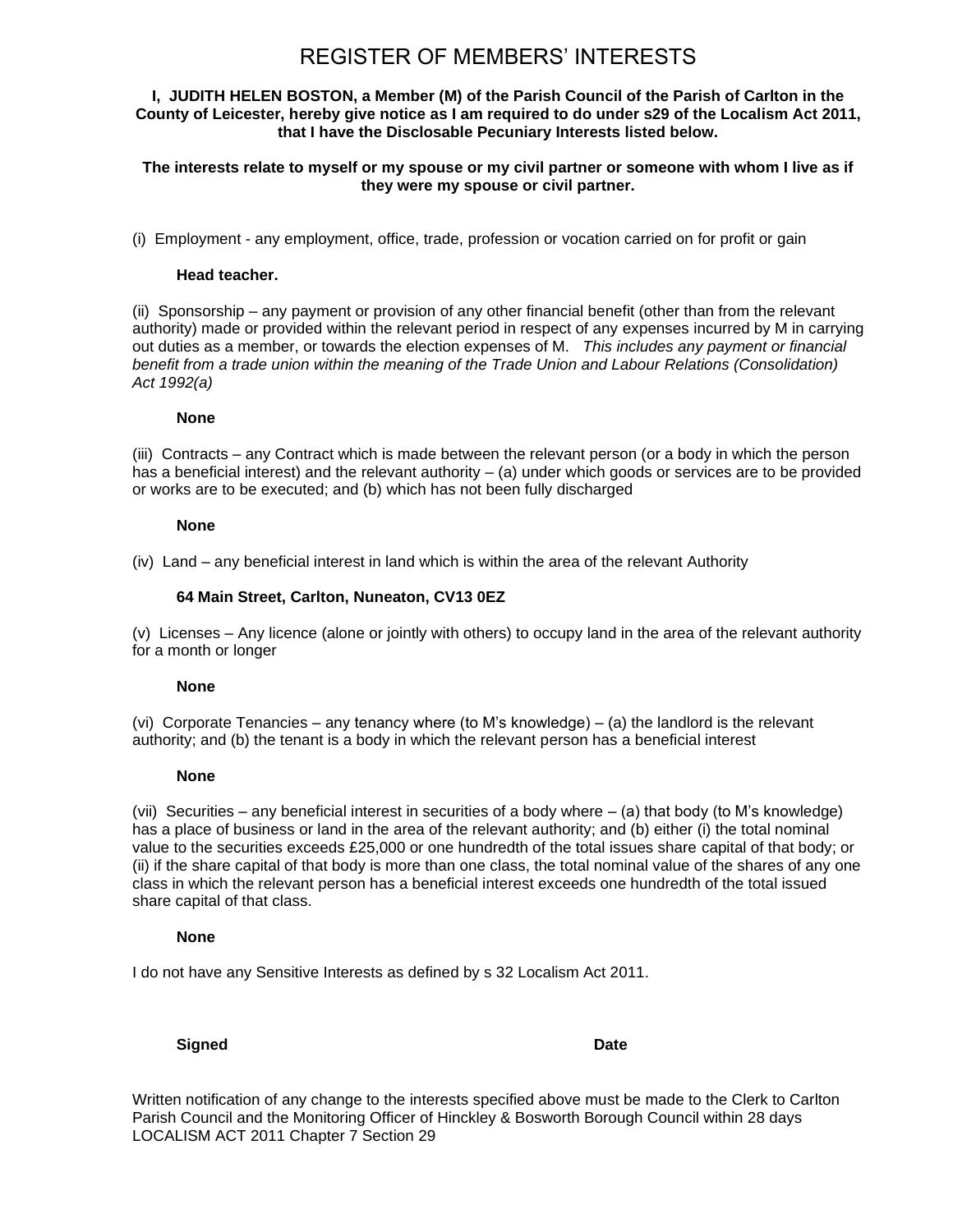#### **I, SIMON JOHN COOPER, a Member (M) of the Parish Council of the Parish of Carlton in the County of Leicester, hereby give notice as I am required to do under s29 of the Localism Act 2011, that I have the Disclosable Pecuniary Interests listed below.**

**The interests relate to myself or my spouse or my civil partner or someone with whom I live as if they were my spouse or civil partner.**

(i) Employment - any employment, office, trade, profession or vocation carried on for profit or gain

#### **Managing Director - Xtraflex Ltd, 10 Fall Bank Ind Est, Dodworth, Barnsley S75 3LS**

(ii) Sponsorship – any payment or provision of any other financial benefit (other than from the relevant authority) made or provided within the relevant period in respect of any expenses incurred by M in carrying out duties as a member, or towards the election expenses of M. *This includes any payment or financial benefit from a trade union within the meaning of the Trade Union and Labour Relations (Consolidation) Act 1992(a)*

#### **None**

(iii) Contracts – any Contract which is made between the relevant person (or a body in which the person has a beneficial interest) and the relevant authority – (a) under which goods or services are to be provided or works are to be executed; and (b) which has not been fully discharged

#### **None**

(iv) Land – any beneficial interest in land which is within the area of the relevant Authority

#### **Penwood Cottage, 48 Main Street, Carlton, Nuneaton, Warks, CV13 0EZ**

(v) Licenses – any licence (alone or jointly with others) to occupy land in the area of the relevant authority for a month or longer

#### **None**

(vi) Corporate Tenancies – any tenancy where (to M's knowledge) – (a) the landlord is the relevant authority; and (b) the tenant is a body in which the relevant person has a beneficial interest **None**

(vii) Securities – any beneficial interest in securities of a body where – (a) that body (to M's knowledge) has a place of business or land in the area of the relevant authority; and (b) either (i) the total nominal value to the securities exceeds £25,000 or one hundredth of the total issues share capital of that body; or (ii) if the share capital of that body is more than one class, the total nominal value of the shares of any one class in which the relevant person has a beneficial interest exceeds one hundredth of the total issued share capital of that class.

#### **None**

I do not have any Sensitive Interests as defined by s 32 Localism Act 2011.

#### **Signed** Date

Written notification of any change to the interests specified above must be made to the Clerk to Carlton Parish Council and the Monitoring Officer of Hinckley & Bosworth Borough Council within 28 days

LOCALISM ACT 2011 Chapter 7 Section 29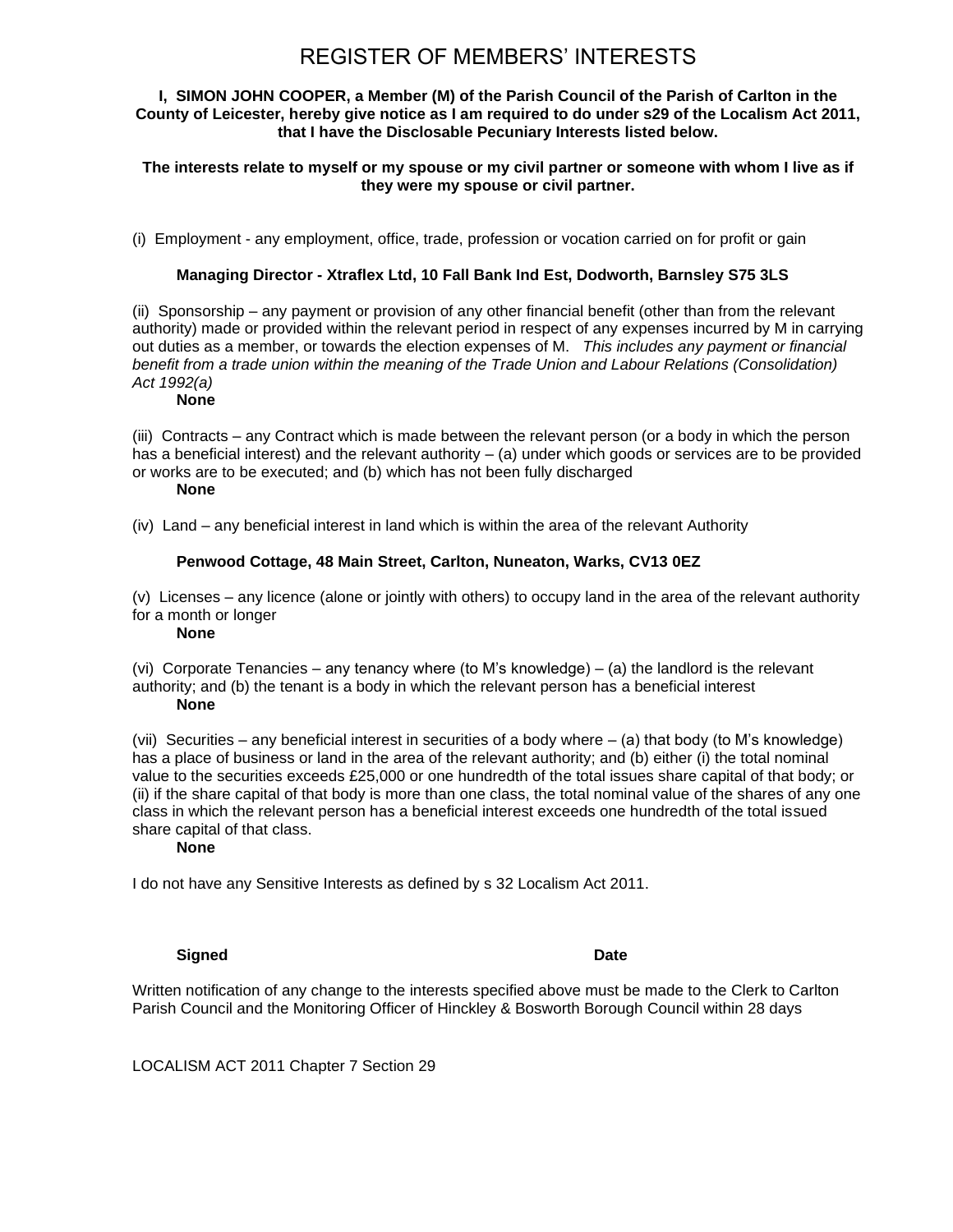#### **I, IAN SARSON, a Member (M) of the Parish Council of the Parish of Carlton in the County of Leicester, hereby give notice as I am required to do under s29 of the Localism Act 2011, that I have the Disclosable Pecuniary Interests listed below.**

#### **The interests relate to myself or my spouse or my civil partner or someone with whom I live as if they were my spouse or civil partner.**

(i) Employment - any employment, office, trade, profession or vocation carried on for profit or gain

#### **Part - time employment with North Warwickshire Borough Council**

(ii) Sponsorship – any payment or provision of any other financial benefit (other than from the relevant authority) made or provided within the relevant period in respect of any expenses incurred by M in carrying out duties as a member, or towards the election expenses of M. *This includes any payment or financial benefit from a trade union within the meaning of the Trade Union and Labour Relations (Consolidation) Act 1992(a)*

#### **None**

(iii) Contracts – any Contract which is made between the relevant person (or a body in which the person has a beneficial interest) and the relevant authority – (a) under which goods or services are to be provided or works are to be executed; and (b) which has not been fully discharged

#### **None**

(iv) Land – any beneficial interest in land which is within the area of the relevant Authority

#### **74 Main Street, Carlton, Nuneaton, CV13 0EZ**

(v) Licenses – Any licence (alone or jointly with others) to occupy land in the area of the relevant authority for a month or longer

#### **None**

(vi) Corporate Tenancies – any tenancy where (to M's knowledge) – (a) the landlord is the relevant authority; and (b) the tenant is a body in which the relevant person has a beneficial interest

#### **None**

(vii) Securities – any beneficial interest in securities of a body where – (a) that body (to M's knowledge) has a place of business or land in the area of the relevant authority; and (b) either (i) the total nominal value to the securities exceeds £25,000 or one hundredth of the total issues share capital of that body; or (ii) if the share capital of that body is more than one class, the total nominal value of the shares of any one class in which the relevant person has a beneficial interest exceeds one hundredth of the total issued share capital of that class.

### **None**

I do not have any Sensitive Interests as defined by s 32 Localism Act 2011.

### **Signed** Date

Written notification of any change to the interests specified above must be made to the Clerk to Carlton Parish Council and the Monitoring Officer of Hinckley & Bosworth Borough Council within 28 days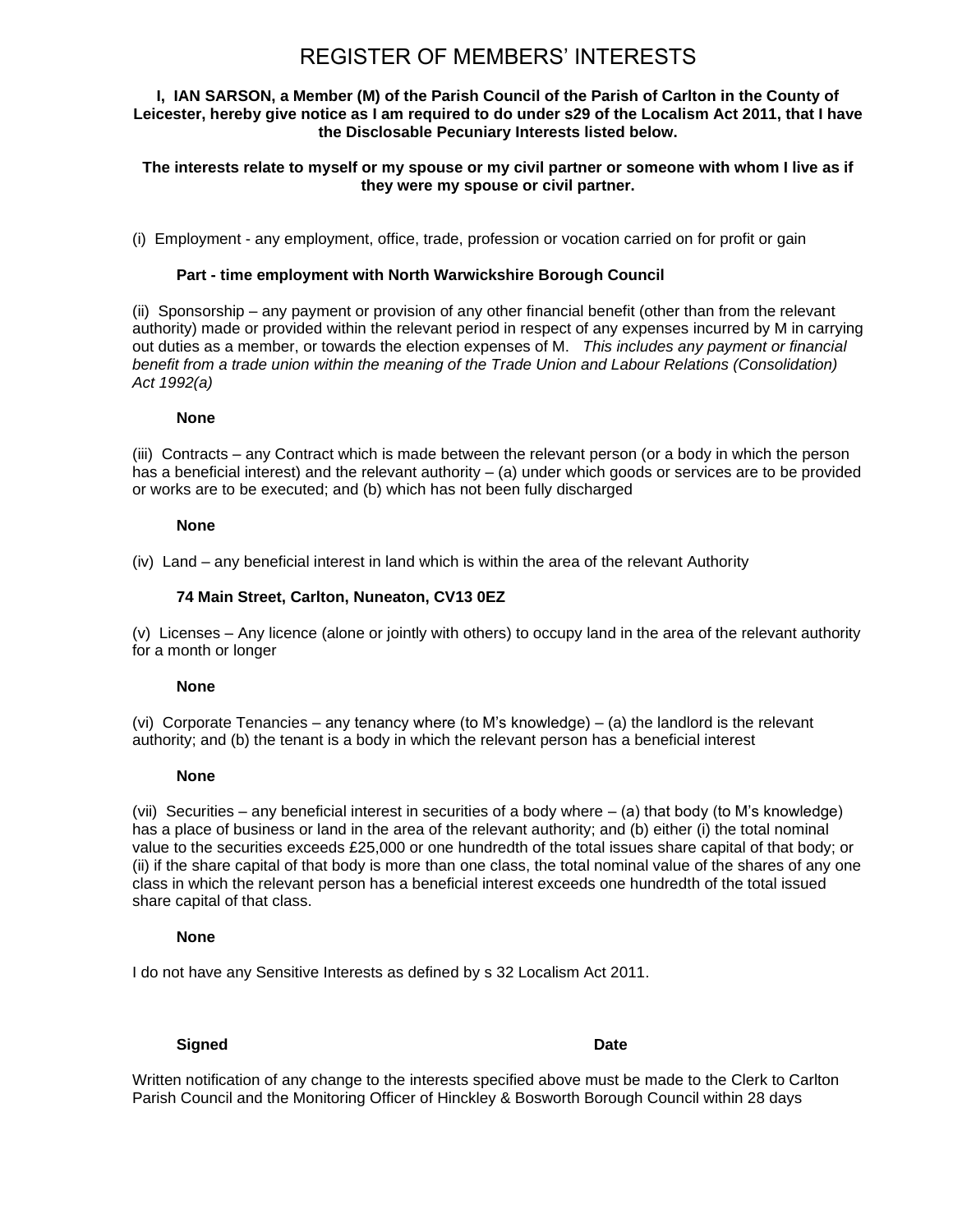#### **I, STUART GEORGE TUPLING, a Member (M) of the Parish Council of the Parish of Carlton in the County of Leicester, hereby give notice as I am required to do under s29 of the Localism Act 2011, that I have the Disclosable Pecuniary Interests listed below.**

#### **The interests relate to myself or my spouse or my civil partner or someone with whom I live as if they were my spouse or civil partner.**

(i) Employment - any employment, office, trade, profession or vocation carried on for profit or gain

#### **Part time audit manager and casual gardener**

(ii) Sponsorship – any payment or provision of any other financial benefit (other than from the relevant authority) made or provided within the relevant period in respect of any expenses incurred by M in carrying out duties as a member, or towards the election expenses of M. *This includes any payment or financial benefit from a trade union within the meaning of the Trade Union and Labour Relations (Consolidation) Act 1992(a)*

#### **None**

(iii) Contracts – any Contract which is made between the relevant person (or a body in which the person has a beneficial interest) and the relevant authority – (a) under which goods or services are to be provided or works are to be executed; and (b) which has not been fully discharged

#### **None**

(iv) Land – any beneficial interest in land which is within the area of the relevant Authority

#### **Bufton Lodge, Barton Road, Carlton, Nuneaton, CV13 0DD**

(v) Licenses – any licence (alone or jointly with others) to occupy land in the area of the relevant authority for a month or longer

#### **None**

(vi) Corporate Tenancies – any tenancy where (to M's knowledge) – (a) the landlord is the relevant authority; and (b) the tenant is a body in which the relevant person has a beneficial interest **None**

(vii) Securities – any beneficial interest in securities of a body where – (a) that body (to M's knowledge) has a place of business or land in the area of the relevant authority; and (b) either (i) the total nominal value to the securities exceeds £25,000 or one hundredth of the total issues share capital of that body; or (ii) if the share capital of that body is more than one class, the total nominal value of the shares of any one class in which the relevant person has a beneficial interest exceeds one hundredth of the total issued share capital of that class.

#### **None**

I do not have any Sensitive Interests as defined by s 32 Localism Act 2011.

#### **Signed** Date

Written notification of any change to the interests specified above must be made to the Clerk to Carlton Parish Council and the Monitoring Officer of Hinckley & Bosworth Borough Council within 28 days